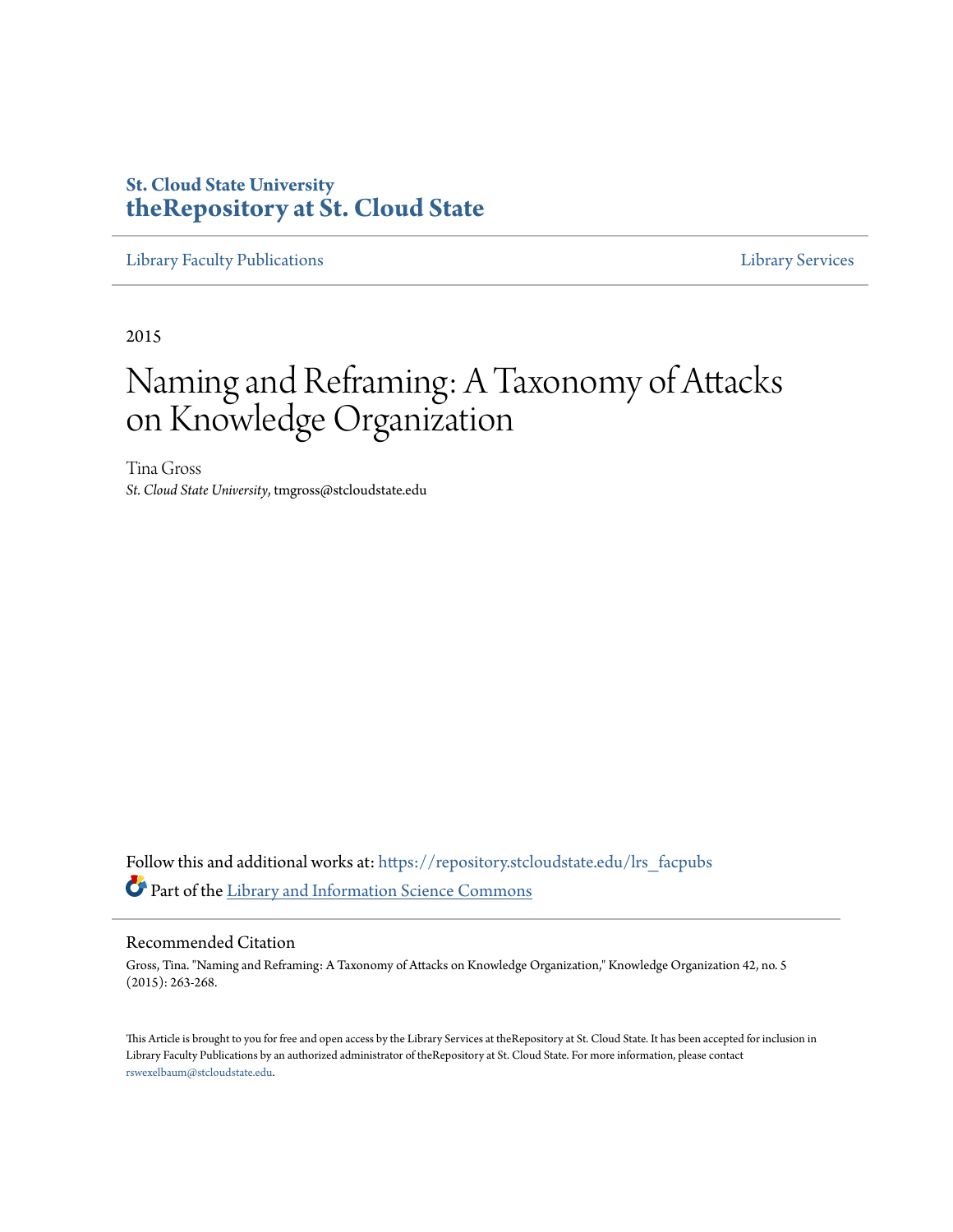Naming and Reframing: A Taxonomy of Attacks on Knowledge Organization

Tina Gross tmgross@stcloudstate.edu

Abstract: Most knowledge organization practices have opinionated detractors. Some criticisms are informed and serious, but unsubstantiated assertions and fatuous dismissals are so commonplace that practitioners grow weary of the perpetual need to refute them. Many have had the experience of conducting and publishing research that contradicts a popular misguided claim, and then seeing this evidence have little effect on the continued repetition of the claim. This paper (which is part polemical essay) will attempt to contribute another tool for tackling this problem: a taxonomy of attacks on knowledge organization. Categorizing and devising names for the major strains of deprecation of knowledge organization, cataloging, and metadata will not defeat those arguments, but identifying and reframing them might strengthen the knowledge organization community's resolve to take them on. Warning: there might be neologisms!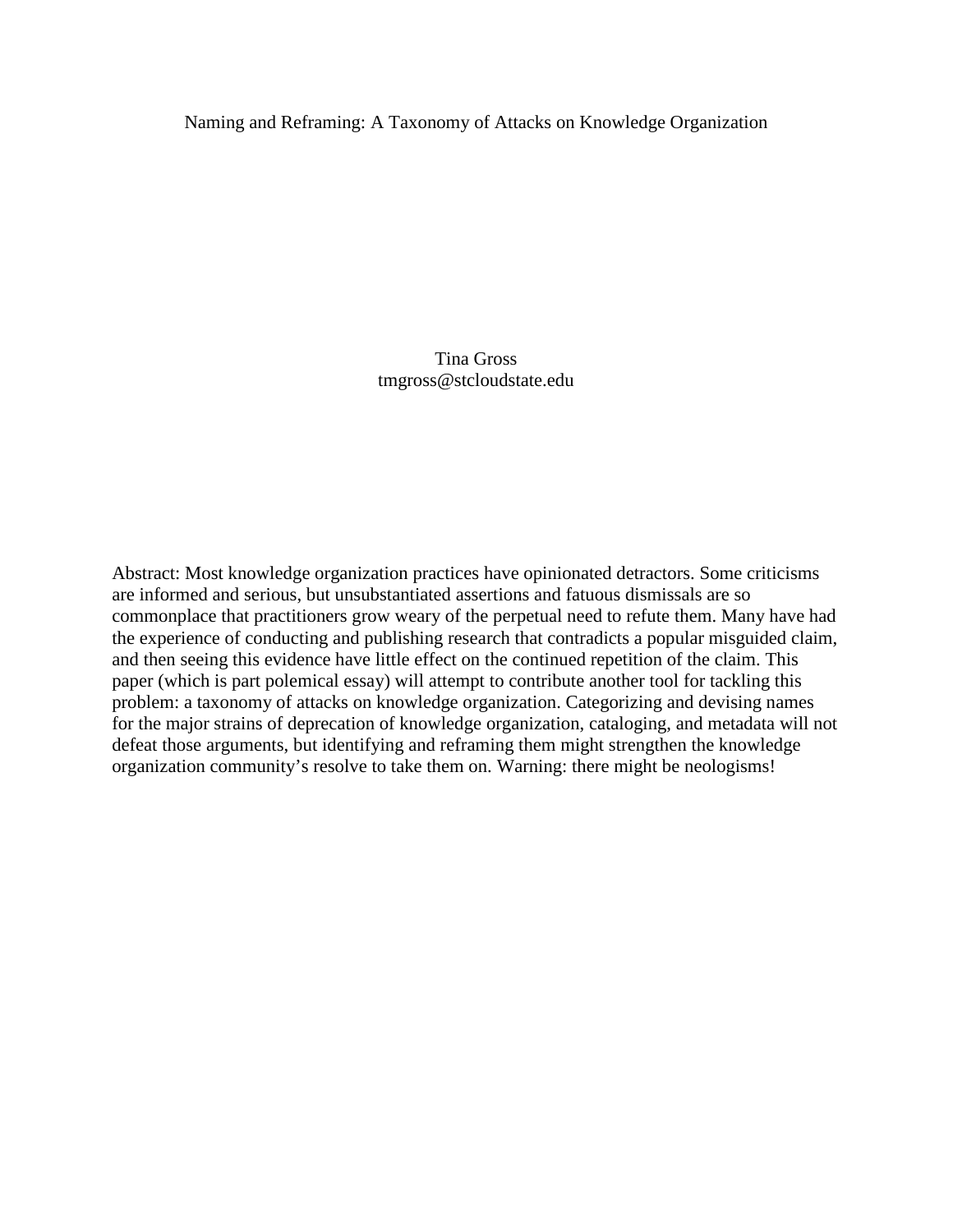#### 1.0 Introduction

Ethical practice in knowledge organization extends to defending it against those seeking to undermine or devalue it. Criticizing specific practices or tools with the goal of providing better access is also part of ethical practice, but dismissals and declarations of irrelevance are attacks.

Practitioners and proponents of knowledge organization encounter such attacks frequently. The type of "elevator speech" that we need to have at the ready are responses to things like "Why would an e-book need an index?" or "There's no point in cataloging free online resources!" Many of us have experienced being so flummoxed at the sudden posing of such a challenge that we failed to give an adequate response, even though such arguments aren't hard to make.

I would argue that knowledge organization practicioners need to be prepared to take up the typical challenges that are lobbed at us—both ones posed out of genuine ignorance, and ones meant as attacks. While the principal strategy must be conducting research, my aim in this paper is to contribute a completely different tool for use in tackling the problem. Most attacks on knowledge organization are predictable and follow well-established patterns, and I have attempted to create a taxonomy that names and categorizes them.

Because of their essential benefits and functionality, controlled vocabularies are supported and defended by those concerned with the ethics of knowledge organization. At the same time, we are possibly their most passionate critics. Works discussing the problems associated with naming, especially in practices and tools of subject analysis, are classics in our field (Berman 1971; Olson 2002). The practice of naming confers power to the namers over the named. This is most often a negative feature, and it can be a weapon yielded by an oppressor. It can also be a tool of self-defense.

#### 1.1 Motivation/Inspiration

Part of the motivation for devising this taxonomy came from my own experience of conducting research. In 2005, I co-authored a study with Arlene G. Taylor that has been widely cited. Along with many other studies, it showed that terms from controlled vocabularies contribute significantly to keyword searching results—we found that in library catalogs, the average percentage of hits that would be lost in the absence of subject headings was 35.9% (Gross and Taylor 2005, 219). But this seemed to have little to no effect on the endless repetition of the claim that subject headings aren't needed now that users only do keyword searching. (In a telephone conversation with the author, Sandy Berman likened this propensity to ignore all of the data to climate change denialism.)

Because of this, the 2015 follow-up study co-authored with Taylor and Daniel N. Joudrey (which finds that in a catalog with automated enriched metadata such as tables of contents and summaries, the average percentage of hits that would be lost without subject headings was 27%) includes a comprehensive, 20-page literature review on research comparing subject headings and keywords (Gross et al. 2015, 3-24). Compiling the evidence seemed like an important way to help knowledge organization practitioners (especially catalogers) take on an uninformed assertion that is widespread.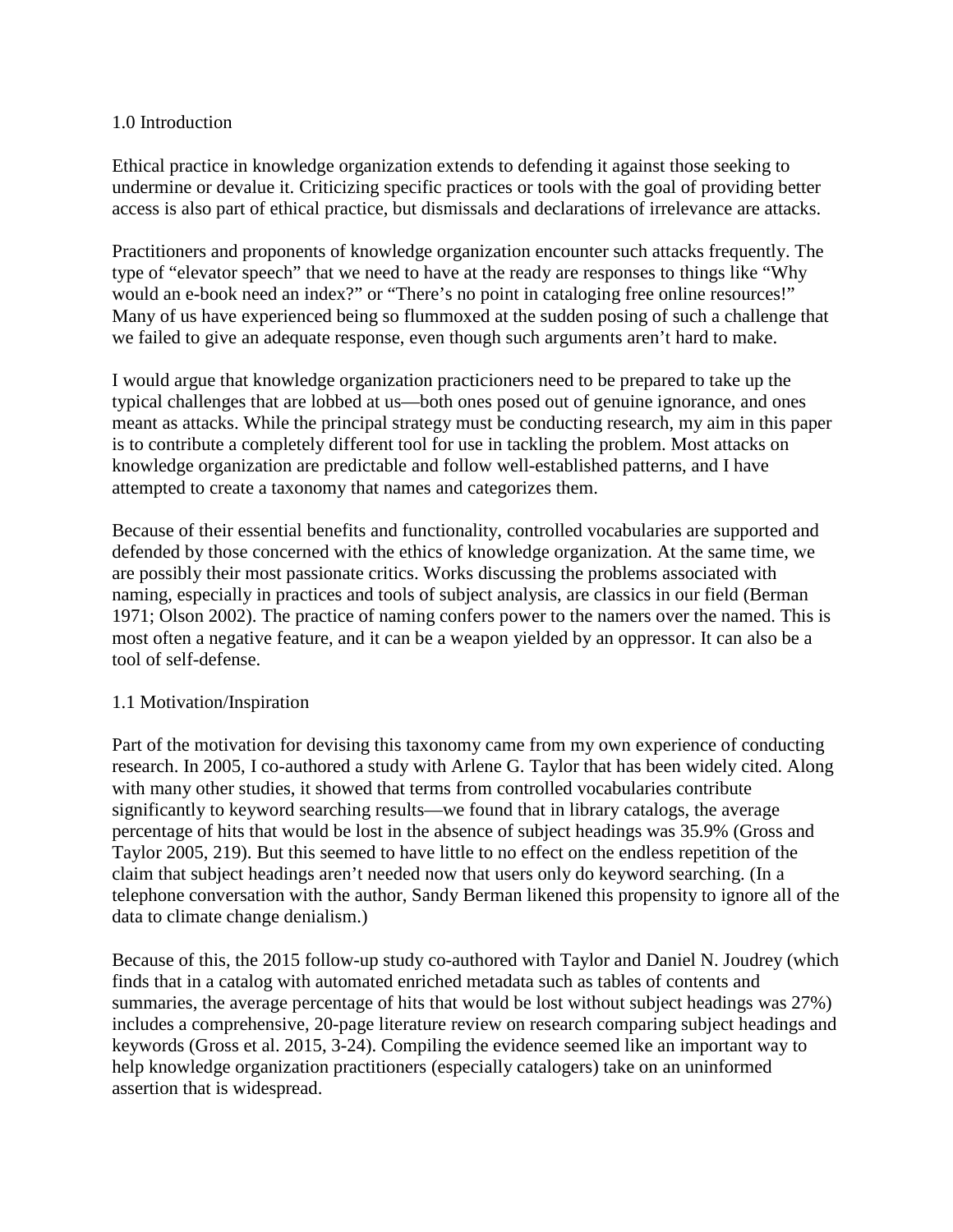This taxonomy was partly inspired by the same desire to provide knowledge organization practitioners with another tool to defend against such attacks, but it represents an attempt to approach the problem from a radically different angle. It takes inspiration from some contemporary feminist social critics and social justice activists, who have discussed and demonstrated the value of having a shared language to discuss the conflicts we face.

Reflecting on the popularity of the term "mansplaining," Rebecca Solnit says (Valenti 2014):

I used to be ambivalent, worrying primarily about typecasting men with the term… Then in March a PhD candidate said to me, *No, you need to look at how much we needed this word, how this word let us describe an experience every woman has but we didn't have language for*.

And that's something I'm really interested in: naming experience and how what has no name cannot be acknowledged or shared. Words are power. So if this word allowed us to talk about something that goes on all the time, then I'm really glad it exists and slightly amazed that not only have I contributed about a million published words to the conversation but maybe, indirectly, one new word.

Employing a similar naming/defining impulse to provide women with "a guide to navigating the minefield of internetting while female," feminist media critic Anita Sarkeesian (2015) has devised a brief taxonomy of internet trolls. Fascinatingly, some of the trolling techniques she defines and categorizes are reminiscent of the argumentation styles that knowledge organization practitioners encounter. For example, she defines "Gish galloping," as:

…a device used to derail a conversation with a flood of falsehoods and tiny arguments that focus on nitpicking or minor unrelated details, each loaded with implied accusations. The gish galloper will often assert the same argument simply rephrased over and over again. Rather than expressing sincere concerns, these petty comments are designed to distract and overwhelm you by wasting your time with tangential or disingenuous arguments that sidetrack the core issues you are discussing.

A crucial naming phenomenon that has gained prominence more recently, in the midst of the Black Lives Matter movement and current discussions about racism in the United States, is "white fragility." As one commentator explains it:

It's a term I had never heard before Saturday night. A friend uttered it in reference to how so many white people respond when challenged about racism, and I felt like someone had turned the lights on. It was one of those moments when you hear language that wraps around something you've experienced or witnessed, but found impossible to describe. What clarity. What relief. (Martin 2015)

The limited, narrow goals of this taxonomy of attacks on knowledge organization cannot be compared to naming and reframing efforts at the center of struggles for social justice, but their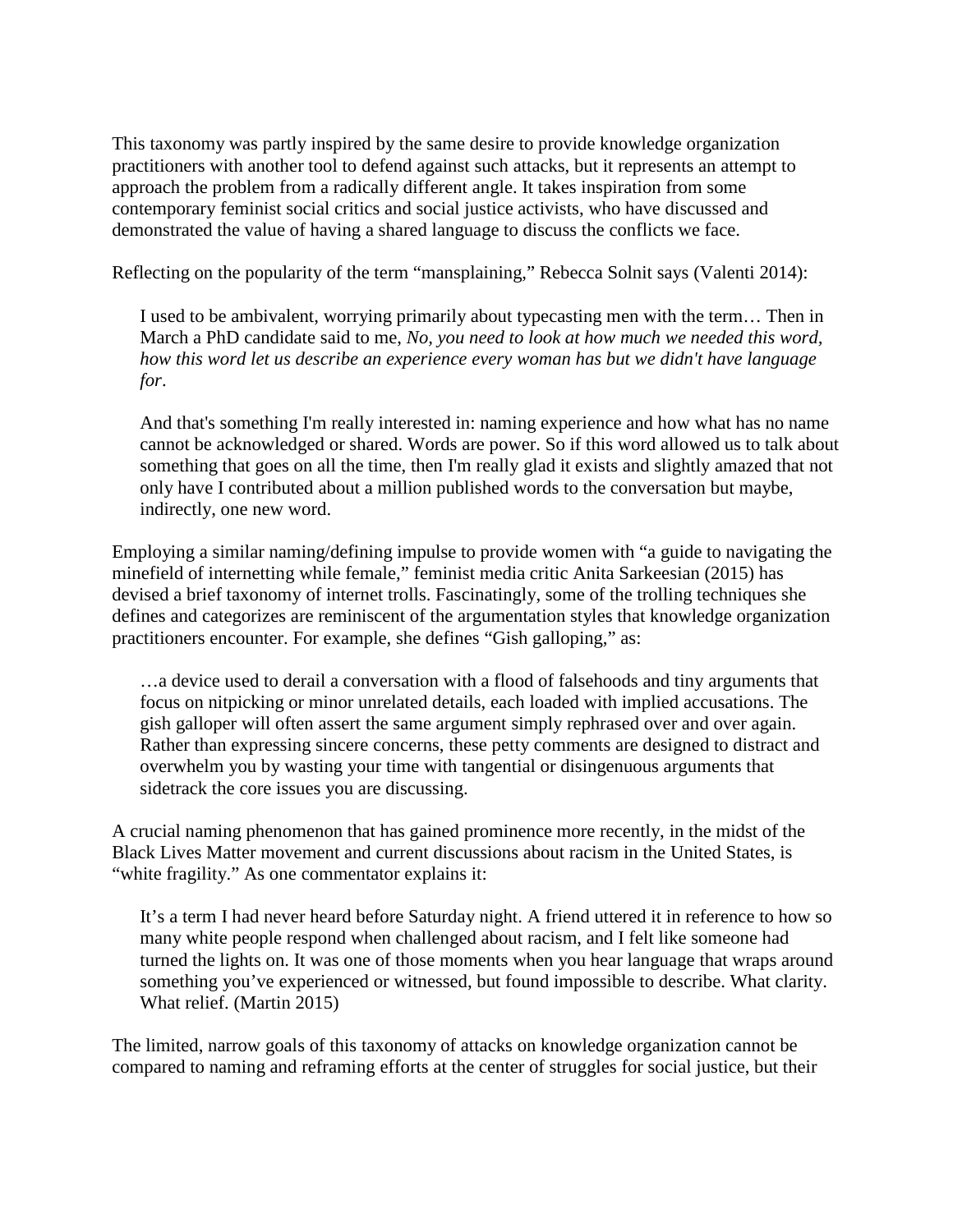potential to clarify problems and contribute to building a fighting confidence was an important influence on its creation.

#### 2.0 Limitations

Several caveats are needed. First, the attacks being categorized and named here are specifically rhetorical and ideological ones. The taxonomy doesn't attempt to cover direct acts of destruction, such as the forced elimination of practices and tools or staffing cuts.

Several of the attacks could be applied to all of library and information science, or even more broadly, but the focus here is just on knowledge organization.

I've elected to continue to call it a taxonomy, even though in its current form, it isn't a formal taxonomy with a hierarchical structure. I experimented with creating broader and narrower and related terms, but became convinced that if the taxonomy is to have any practical use, it needs to remain simple. I also tried to come up with neologisms for some of the attacks. Some of them were amusing but didn't really work (Googlesthesia, hatesomony) and a few appear in the "Variants and subcategories," but I felt that they would be too distracting if used in actual terms.

Finally, there's inevitably some bias. A great deal of this effort reflects my own perspectives and frustrations. I've attempted to base the taxonomy on input and feedback provided by a broad range of knowledge organization practitioners. Still, there's no doubt that the perspective of an academic library cataloger is disproportionately represented.

#### 3.0 Method

Before attempting to conceptualize categories, I sought out library and information science literature that could be interpreted as challenging or debunking a popular belief about knowledge organization practices. Some of the resources that I reread or found in this process are included in the references.

I solicited input from individuals, and on online forums. For example, here's the query that I posted to the "Radical Cataloging" listserv (http://listserv.uga.edu/archives/radcat.html) on January 12, 2015:

Question for my radcat friends! (This is for a writing project. I will share more about it in the future.)

I'm looking for examples of (uninformed, wrong-headed) claims and assertions that are commonly made about metadata and knowledge organization. What arguments do you find yourself refuting again and again? What unsubstantiated assumptions and fatuous attacks are you tired of hearing?

Email me … with examples, anecdotes, citations.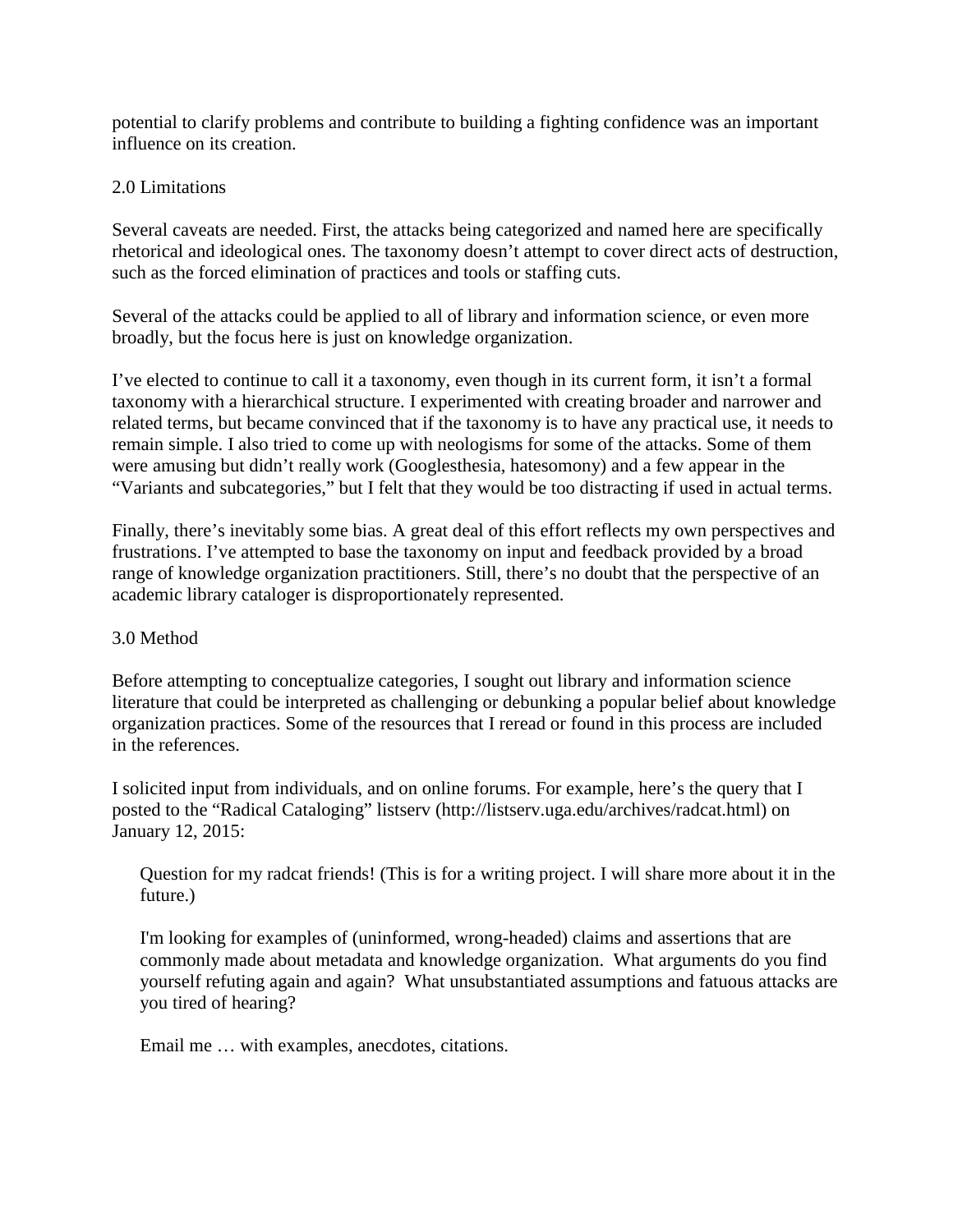From there, I drafted a list of categories, tinkered with the names, and lived with them for several months. When I encountered or read about what I considered an attack, I'd check to see if one of my categories covered it, and consider adding a new one if none did.

4.0 Taxonomy of Attacks on Knowledge Organization

Embracing austerity Advocating parasitism Disregarding quality Imputing pedantry **Trivializing** Vendor mystification Search technology mystification Distorting user behavior Change cudgeling Doomsaying

4.1 Embracing austerity

Definition: Promoting or praising cuts to staffing or services as a positive good. Rationalizing cuts as an opportunity. Maintaining that eliminating or reducing an institution's knowledge organization work constitutes progress.

Variants and subcategories: Extoling austerity; Presenting cuts as innovation

In the context of a discussion about innovation in libraries, I once heard one administrator boast to another about cutting cataloging positions. (I expect that this isn't an infrequent occurrence, but it doesn't usually happen in front of a cataloger.) He offered this, without a hint of critical reflection, as an example of his own innovative leadership. There was no mention of new services or improved access, nor of any discussion about what previously unidentified tasks the skills of those staff might be directed to.

4.2 Advocating parasitism

Definition: Maintaining lean operations by relying on collections and services provided by other institutions. Advocating or achieving "efficiency" that is facilitated by deliberately choosing to sponge off the rest of the library community.

Variants and subcategories: Metadata freeloading; Mooching over mutual aid

*Redefining the Academic Library: Managing the Migration to Digital Information Services,* a consultant's report that was widely disseminated in 2011, is guilty of perpetrating most of the attacks defined in this taxonomy, but one of the most explicit is its presentation of the University of California, Merced as a model for other academic libraries because of what it was *not* doing: Minimal physical collection, no subject librarians on staff, outsourced technical services, outsourced reference service, automated circulation (ULC 2011, 18).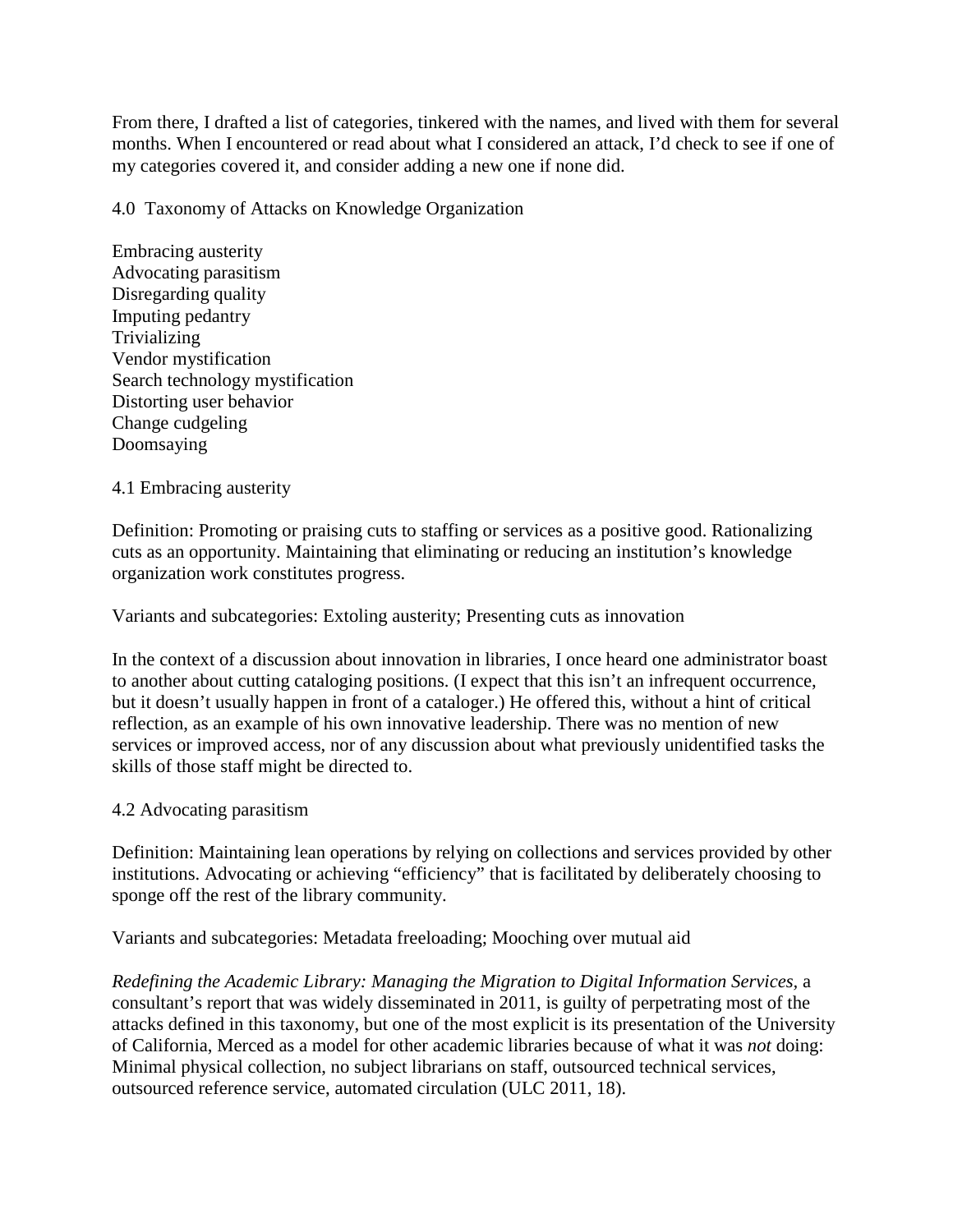This model is feasible only because this library has a parasitical relationship to the rest of the UC system—it depends on their resources and services, but contributes none of its own in return. Clearly, this method of operating could not be sustained if all or most libraries adopted it, and yet it is presented as a model that other academic libraries should strive towards.

#### 4.3 Disregarding quality

Definition: Rejecting any and all standards of quality. Asserting that quality doesn't impact users. Mocking efforts to assure core functionality as serving no purpose.

Variants and subcategories: Metadata floorlessness; Anything-is-good-enoughism

There is such a thing as metadata being good enough without being comprehensive, and there's also such a thing as declaring hopeless garbage to be good enough without considering the implications for users.

Doing the latter is self-defeating—when metadata fails to facilitate the level of searching needed by users, they have a less satisfactory experience. Usage is likely to go down, resulting in even less justification to support and pay for the creation or acquisition of quality metadata.

#### 4.4 Imputing pedantry

Definition: Conflating efforts to assure core functionality and an acceptable level of quality with obsessive perfectionism. Attributing the complexity of knowledge organization practices to the temperaments of practitioners.

#### Variants and subcategories: Ascribing perfectionism

I definitely would not argue that no knowledge organization practitioner has ever been pedantic, or that cataloger punctiliousness doesn't exist. The sort of attack being referred to here is the imputing of these characteristics as a generalization in order to discredit and undermine the whole enterprise, thus circumventing any serious exploration of which practices are useful and necessary, and which ones are not.

An extremely valuable illustration of this can be found in the 2008 paper "The Perfect Bibliographic Record: Platonic Ideal, Rhetorical Strategy or Nonsense?" by David Bade. Examining the usage of the phrase "the perfect record" in library literature, he finds that it is not a phrase used by catalogers or an ideal they discuss aspiring to, but rhetoric employed by administrators seeking to characterize their work as "unbeneficial overrated arcane and expensive practices" and them as "silly, small-minded, retrograde, obsessive and isolated." (Bade, 2008: 117)

People concerned with the ethics of knowledge organization advocate for user-centered practices that are helpful and inclusive. This means being persistent defenders of what is useful (even if misunderstood) and persistent critics of unnecessarily complicated and bizarre, unhelpful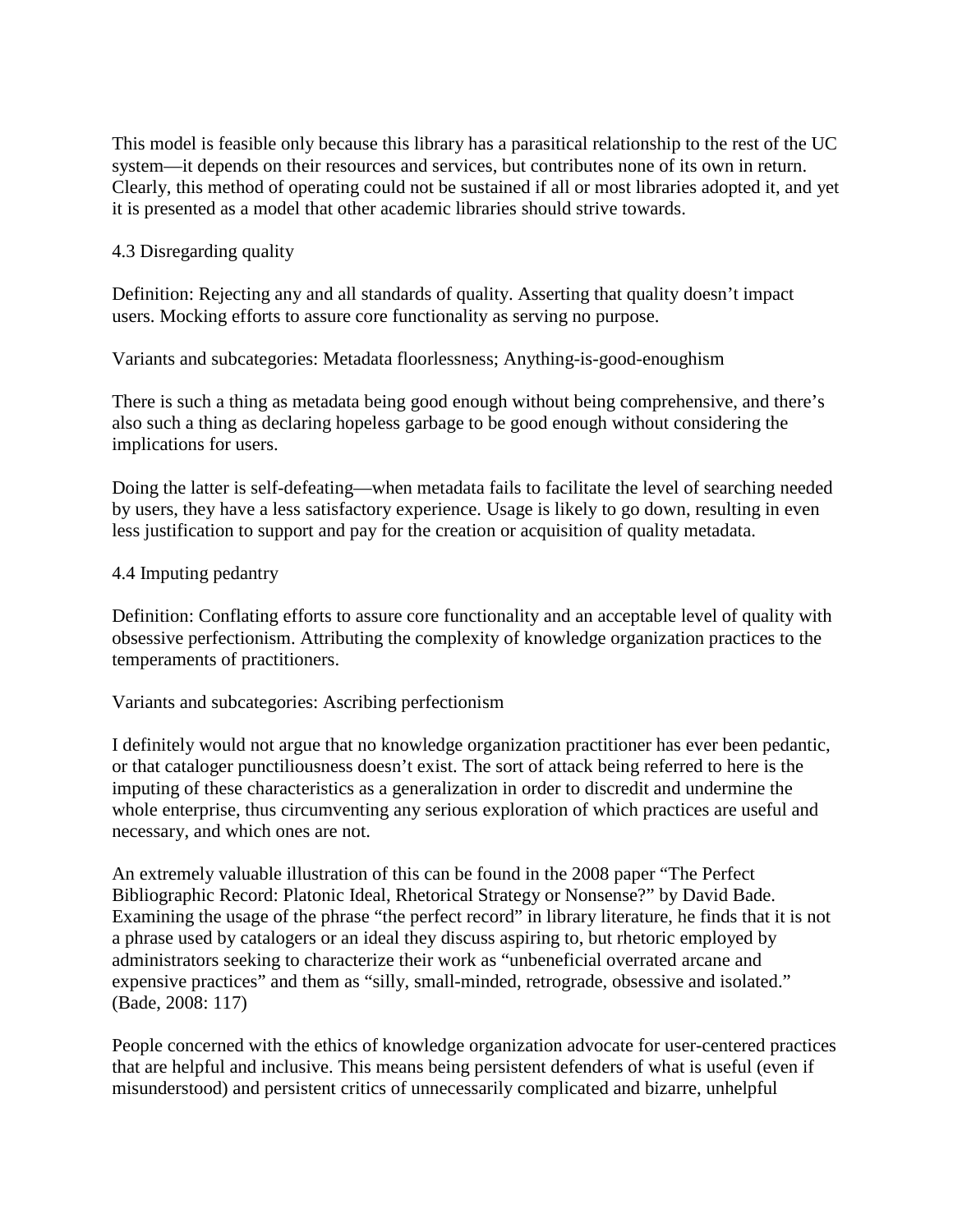practices. Quality doesn't mean inflexible, thoughtless adherence to rules. Sometimes it means working to change them, and sometimes it means breaking them.

## 4.5 Trivializing

Definition: Asserting or assuming that knowledge organization work is inherently very simple, and requires little training or experience.

Variants and subcategories: Assuming simplicity; Asserting effortlessness; Duck soupifying

This category was heavily emphasized in the responses I received from individuals responding to a listserv query. One particularly disheartening one (which I quote anonymously) gave examples including:

- A boss who knows almost nothing about any of our jobs and doesn't care to know, yet assumes that they can't possibly be as time-consuming, complex, or intellectually challenging as we claim them to be

- A boss who back-handedly refers to my cataloging and authority work as "not real work" (the example: Telling me to tell the volunteer I give such work to that she has other "real work" for her to do)

- A boss who expects me to be able to teach cataloging to an intern in one afternoon (if that), and to then expect the intern to be able to do my job or be able to catalog on her own

- A boss who refers to cataloging as processing

The idea that cataloging is the simple recording of information found on a resource likely has not been discouraged by the longstanding bibliocentrism of our standards. Richard Smiraglia (2009) has pointed out that when description is centered on transcription of the title page, access is impoverished. Regard for the skills involved in cataloging is also reduced.

Conveying a view of knowledge organization that would be inconceivable to the boss(es) mentioned above, a letter written in support of my application for tenure referred to my subject analysis and authority work as "small acts of scholarship." If our standards and tools were remade, and somehow made free of excesses and irrationalities like bibliocentrism, the essense of applying them would still be knowing how to identify and "bring out" the important aspects of a resource, and being able to effectively anticipate needs it might fulfill and reasons for which it might be sought. Could this be unskilled, effortless work?

### 4.6 Vendor mystification

Definition: Holding fantastical ideas about what services are offered by vendors, and how quickly and easily they can be implemented.

Variants and subcategories: Vendor fantasy projection; Private sector worship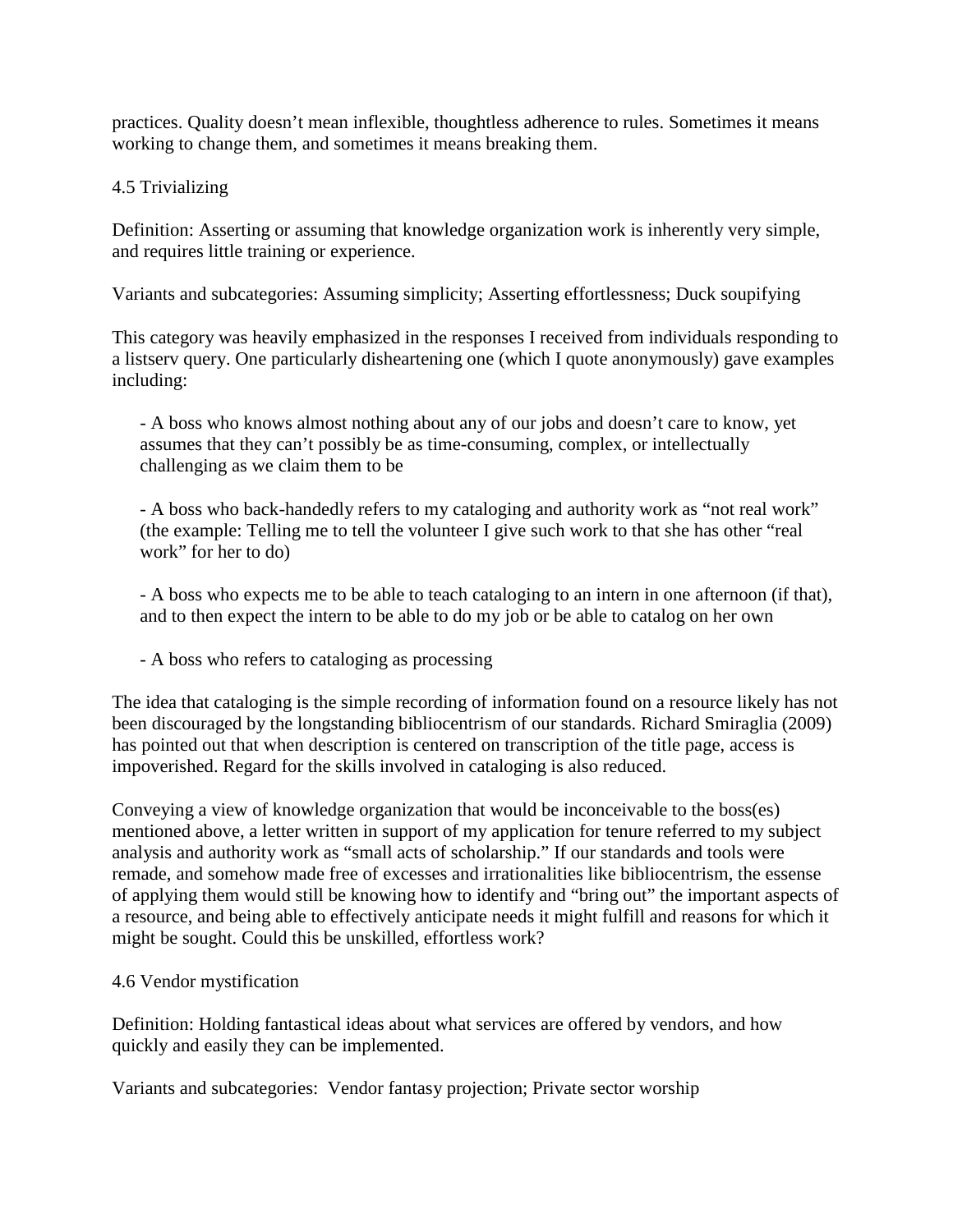Administrator claim I recently encountered: We outsource our entire cataloging operation to Amazon. They do all of our cataloging (yes, original too!) and processing, and much cheaper than any library vendor!

Verifiable reality: Amazon did experiment with providing physical processing to libraries beginning in 2006, and bibliographic records for materials purchased through Amazon were available via PromptCat, but Amazon didn't perform cataloging. OCLC confirmed by email that Amazon stopped participating in PromptCat (now known as WorldCat Cataloging Partners) in 2011. The pages on the Amazon website detailing these services to libraries have disappeared.

Cases of mystification of library vendors are usually not this out of touch with reality, but administrators who play no role in implementing vendor services often don't recognize the amount of work involved, and assume it to be automatic and instantaneous.

4.7 Search technology mystification

Definition: Asserting that knowledge organization and metadata creation are unnecessary, because everything is full-text and computers can already do anything. Fantastical telescoping of the state of information retrieval technology and natural language processing.

Variants and subcategories: Search technology telescoping; Delusional Googlemancy

This attack often takes the specific form of Google mystification, but it's not limited to belief in the perfection of internet search engines. It includes everything from assertions that full-text resources don't require metadata because they are searchable, to the position that controlled vocabularies should be abandoned because artificial intelligence and computational linguistics are but minutes away from being able to provide seamless searching across all verbal variations of synonyms, languages, and time periods.

#### 4.8 Distorting user behavior

Definition: Proclamations that "no one ever does this" and "no one ever uses that" with total disregard for any users with specialized needs who do. Asserting that users don't use certain types of metadata, even though major search functions are powered by them.

Variants and subcategories: Nobody everism

Assertions that "no one ever" does something are thrown around a lot, without more than anecdotal observations as evidence. A common one, already mentioned earlier, is that no one ever uses subject headings, but the makers of this claim ignore the role of controlled vocabularies in keyword searching, in supporting facets, and in linked data. Conflating "no one" with "not everyone" can exclude the needs of scholars and professionals doing specialized research, who may rely on search functionality that isn't needed by most users.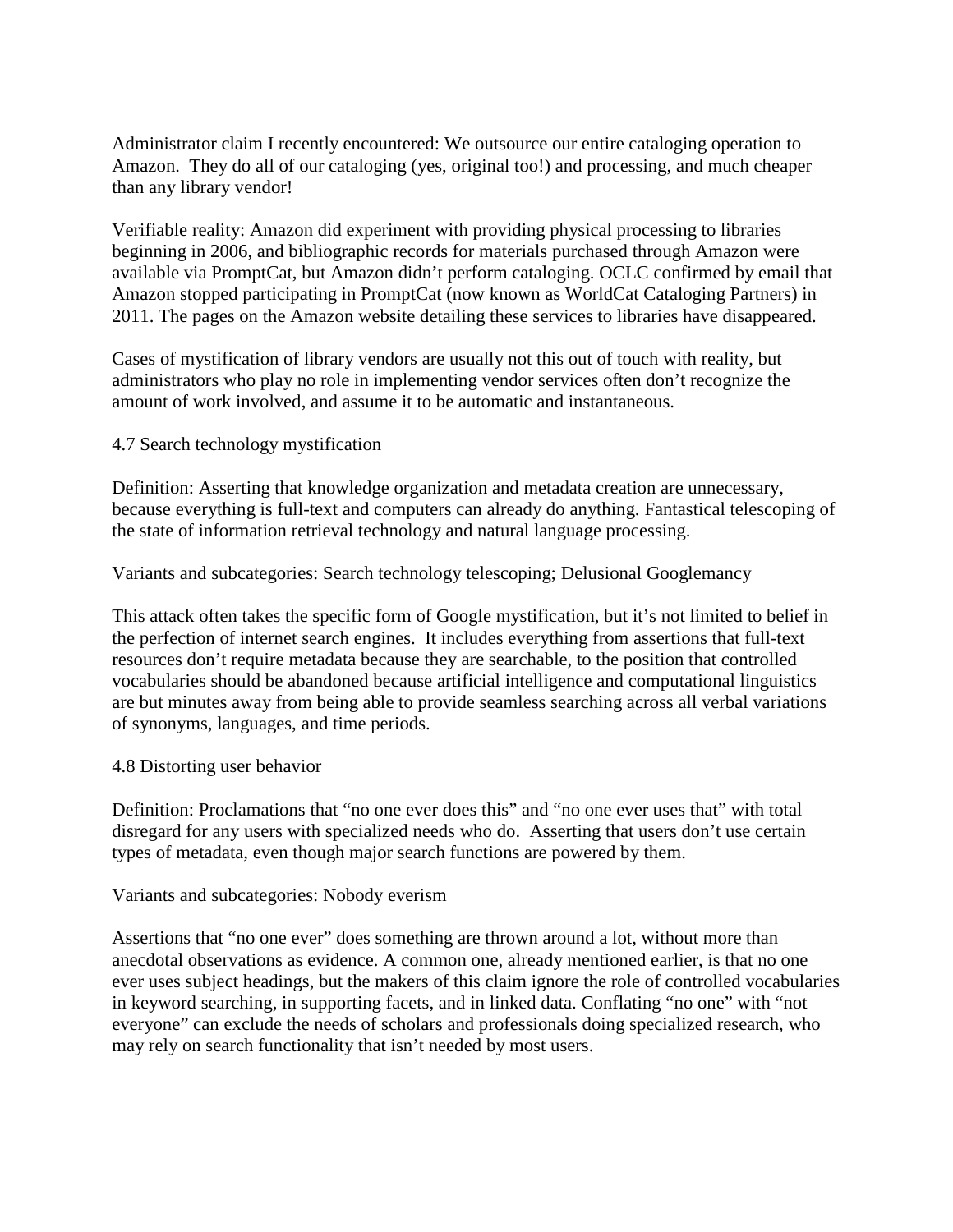This type of attack often takes a claim that might be partly accurate, and uses that as a basis to assert something else that doesn't follow. The most ubiquitous example of this is the equation of where users start a search with all user searching.

*Redefining the Academic Library* provides a typical example. As evidence that "students and faculty are using the library's traditional services less and less," the research data on user searching cited by the report includes only data on where users *begin* searches. (ULC 2011, 11)

It is not a surprise, nor a devastating finding for libraries, that users prefer to begin their research with the lowest-effort option available. It would be far more meaningful to examine what users do through the entire research process, and what circumstances motivate them to use library search tools and resources, but the device of conflating this question with where users start a search is pervasive. It should be recognized as a purposeful sleight of hand.

#### 4.9 Change cudgeling

Definition: Using accusations of "fear of change" to delegitimize and dismiss objections to a particular change.

Variants and subcategories: "Changemaster" making; Brandishing disruption; Defining "change" as carrying out a specific agenda; "Littlepeopleing"

This is the category of attack with the broadest application, and it has been huge in corporate culture and rhetoric for a long time. Its incursion into the library world represents the ascendance of an austerity agenda, which seeks to silence resistance by painting its opponents as irrationally clinging to the status quo. In an essay published in the collection *Radical Cataloging: Essays at the Front*, I endeavored to lay out this argument:

In discussions about cataloging, change rhetoric is less about class warfare, and more about cost-cutting to accommodate the budgets that prevailing trends prescribe. In the largely nonprofit world of libraries, the ultimate aim of cuts is obviously not to benefit stockholders and executives (except possibly in that the lack of resources available for things such as libraries is connected to the rich paying little or no tax on the wealth that has been shifted to them). Library administrators don't seek to line their own pockets, but to adjust to the budgets and priorities handed down to them, whether they agree with them or not (agreeing with them, of course, makes one more likely to be an administrator). Nevertheless, the outlook that drastically scaling back to "lean and mean" operations is the only possible way forward comes straight from the business world. It's not surprising that change rhetoric would come along with it. (Gross 2008, 143)

I would make different arguments now about "a genuine agenda for the improvement and modernization (and not just cheapening) of cataloging" than I did in 2008 (especially those related to FRBR), but the need for catalogers to see through and expose the disingenuousness of change rhetoric remains the same.

#### 4.10 Doomsaying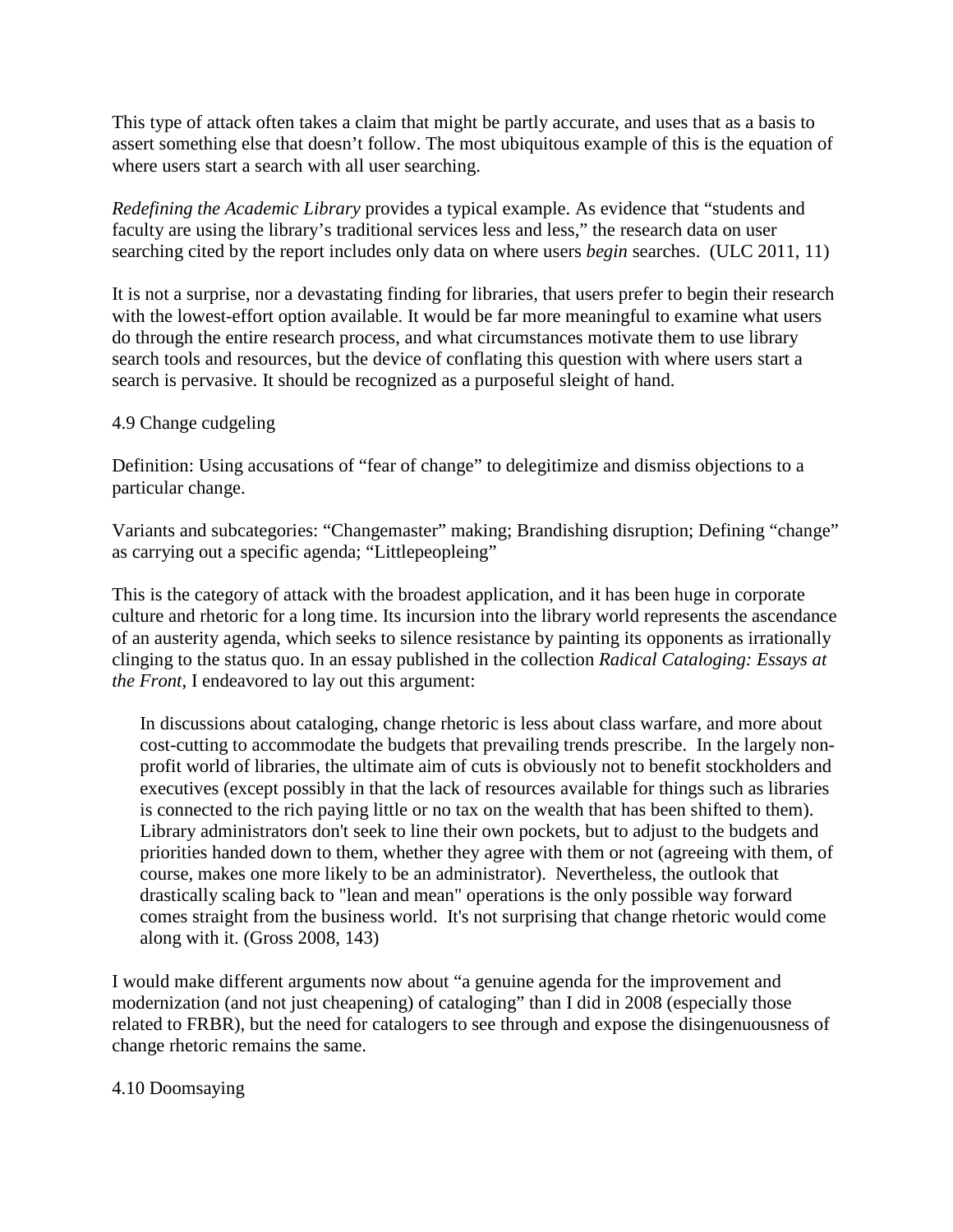Definition: Sensational proclamations of the death of knowledge organization (or libraries in general) as an established fact.

Variants and subcategories: Doomophilia; Morbidisizing; Provocation worship

At the American Libraries Association 2015 annual meeting last month, a program was held with the title "Is Technical Services Dead?" The popularity of raising the spector of the impending demise of any and every aspect of libraries seems to be waning, but for the past five years or so some have treated foreseeing an abrupt end just around the corner as a badge of visionary candor. The Taiga Forum's "Provocative Statements" are prominent examples, but naturally *Redefining the Academic Library* gets in on the act by citing the Taiga Forum under the headline "Writing Our Own Obituary" (ULC 2011, 2). Perhaps initially meant as a means of inspiring critical introspection and innovation, it quickly devolved into a tedious refrain strongly related to change cudgeling.

The harmful effects of this rhetoric have been unpacked brilliantly by R. David Lankes (2012) and Barbara Fister (2012).

#### 5.0 Future steps

The future of this taxonomy is uncertain—this paper could be the end of it. If others find it interesting or useful, it might continue to develop. I will continue to solicit examples, which may lead to improving the names and definitions of some attacks, or adding new ones. If there is interest, a possible step might be to finalize the terms and definitions in consultation with others and register the taxonomy as a vocabulary at the Open Metadata Registry. Suggestions and feedback are most welcome.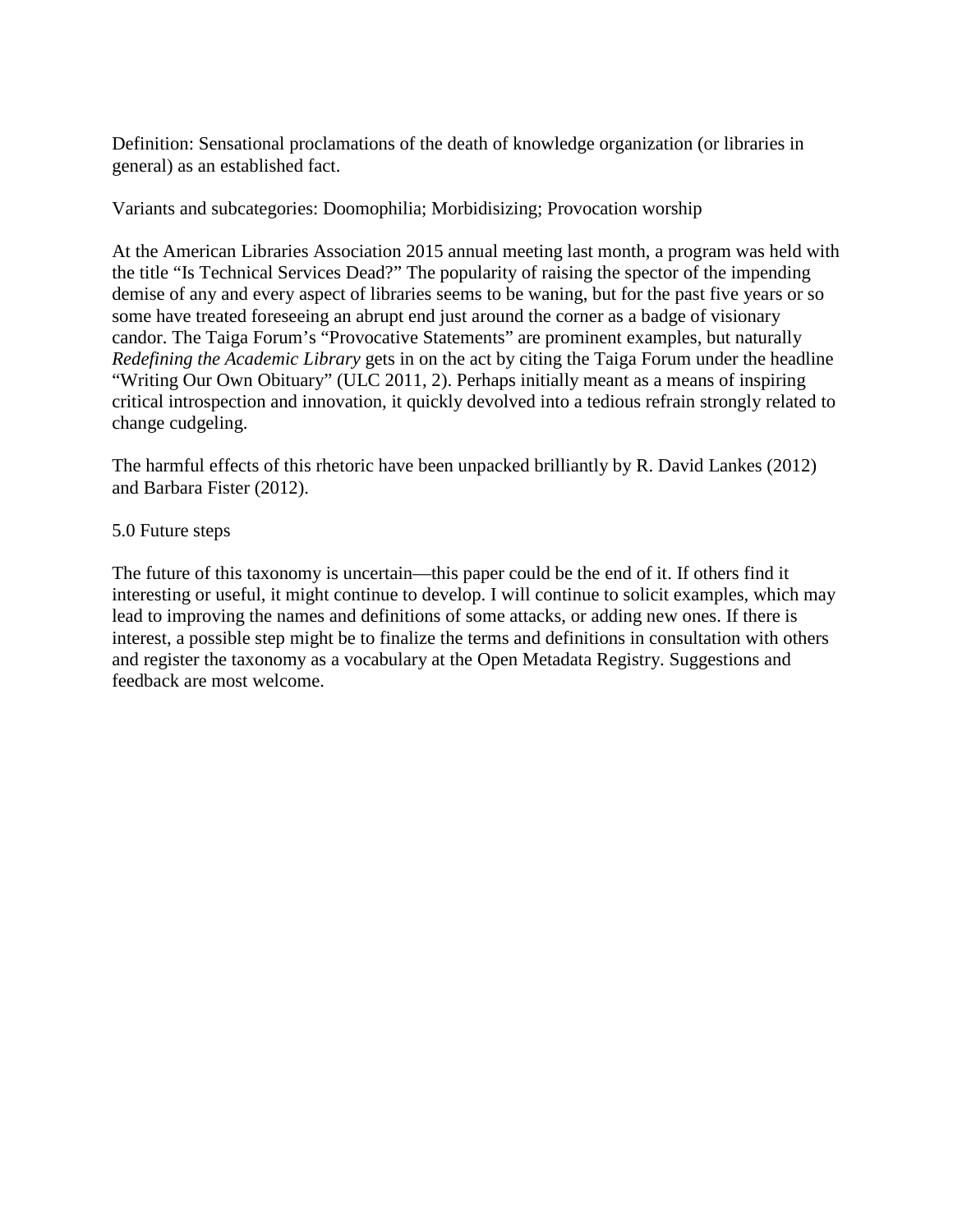#### **References**

Bade, David. 2008. "The Perfect Bibliographic Record: Platonic Ideal, Rhetorical Strategy or Nonsense?" *Cataloging & Classification Quarterly* 46n1.

Berman, Sanford. 1971. *Prejudices and Antipathies: A Tract on the LC Subject Headings Concerning People.* Metuchen, NJ: Scarecrow Press.

Fister, Barbara. 2012. "The End of the Twilight of Doom." *Library Babel Fish* (blog), August 2. https://www.insidehighered.com/blogs/library-babel-fish/end-twilight-doom.

Gross, Tina, and Arlene G. Taylor. 2005. "What Have We Got to Lose? The Effect of Controlled Vocabulary on Keyword Searching Results," *College & Research Libraries* 66n3. Available http://repository.stcloudstate.edu/lrs\_facpubs/13.

Gross, Tina. 2008. "Who Moved My Pinakes? Cataloging and Change." In *Radical Cataloging: Essays at the Front*, edited by K.R. Roberto. Jefferson, NC: McFarland. Available http://repository.stcloudstate.edu/lrs\_facpubs/41.

Gross, Tina, Arlene G. Taylor, and Daniel N. Joudrey. 2015. "Still a Lot to Lose: The Role of Controlled Vocabulary in Keyword Searching," *Cataloging & Classification Quarterly* 53n1. Available http://repository.stcloudstate.edu/lrs\_facpubs/45.

Lankes, R. David. 2012. "Beyond the Bullet Points: It is Time to Stop Trying to Save Libraries." R. David Lankes blog, August 1. http://quartz.syr.edu/blog/?p=1697.

Martin, Courtney E. 2015. "Transforming White Fragility Into Courageous Imperfection." *On Being* blog, June 26. http://www.onbeing.org/blog/transforming-white-fragility-into-courageousimperfection/7701.

Olson, Hope A. 2002. *The Power to Name: Locating the Limits of Subject Representation in Libraries.* Dordrecht: Kluwer.

Sarkeesian, Anita. 2015. "Anita Sarkeesian's Guide to Internetting While Female: The Patron Saint of Internet Warriors Breaks Down Every Type of Troll." *Marie Claire*, February 20. http://www.marieclaire.com/culture/news/a13403/online-harassment-terms-fight-back.

Smiraglia, Richard P. 2009. "Cultural Warrant, and the Ethics of Resource Description: A Case Study." *Cataloging & Classification Quarterly* 47n7.

University Leadership Council. 2011. *Redefining the Academic Library: Managing the Migration to Digital Information Services.* http://www.educationadvisoryboard.com/pdf/23634- EAB-Redefining-the-Academic-Library.pdf.